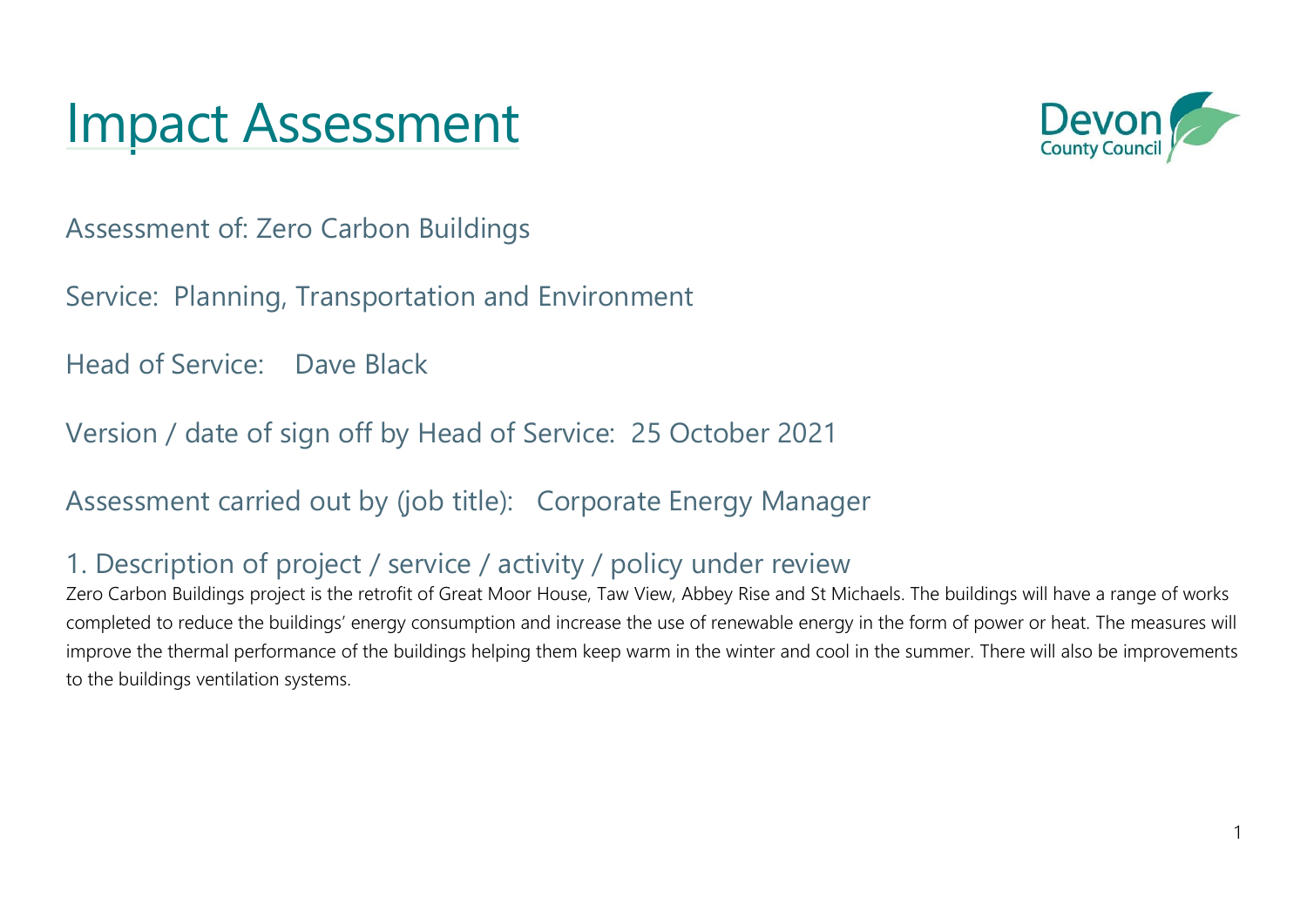## 2. Reason for change / review

Devon County Council is aiming to be net zero carbon by 2030 and this project is an important step in that journey by demonstrating how building retrofits can deliver carbon-savings as well as non-energy energy benefits such as improved working environments and demonstration of new types of low carbon heating.

### 3. Aims / objectives, limitations and options going forwards (summary)

The project aims to retrofit four corporate estate buildings to improve the building fabrics thermal performance and move to renewable heating technologies.

#### 4. People affected, diversity profile and analysis of needs

The project will directly affect DCC staff using the buildings within the project.

### 5. Stakeholders, their interest and potential impacts

Regional public sector organisations: demonstration of the low carbon retrofit of public buildings and their potential impact could be through wanting to view the finished works.

Citizens: demonstration of Devon County Council's commitment to be net-zero carbon by 2030 and potential impact could be in terms of wanting the council to go further.

#### 6. Additional research used to inform this assessment

No additional research conducted.

## 7. Description of consultation process and outcomes

We have consulted with service leads of relevance to the teams working in the buildings and made sure they are aware of the proposed works. We will be conducting a survey of building users after the works to help determine project benefits.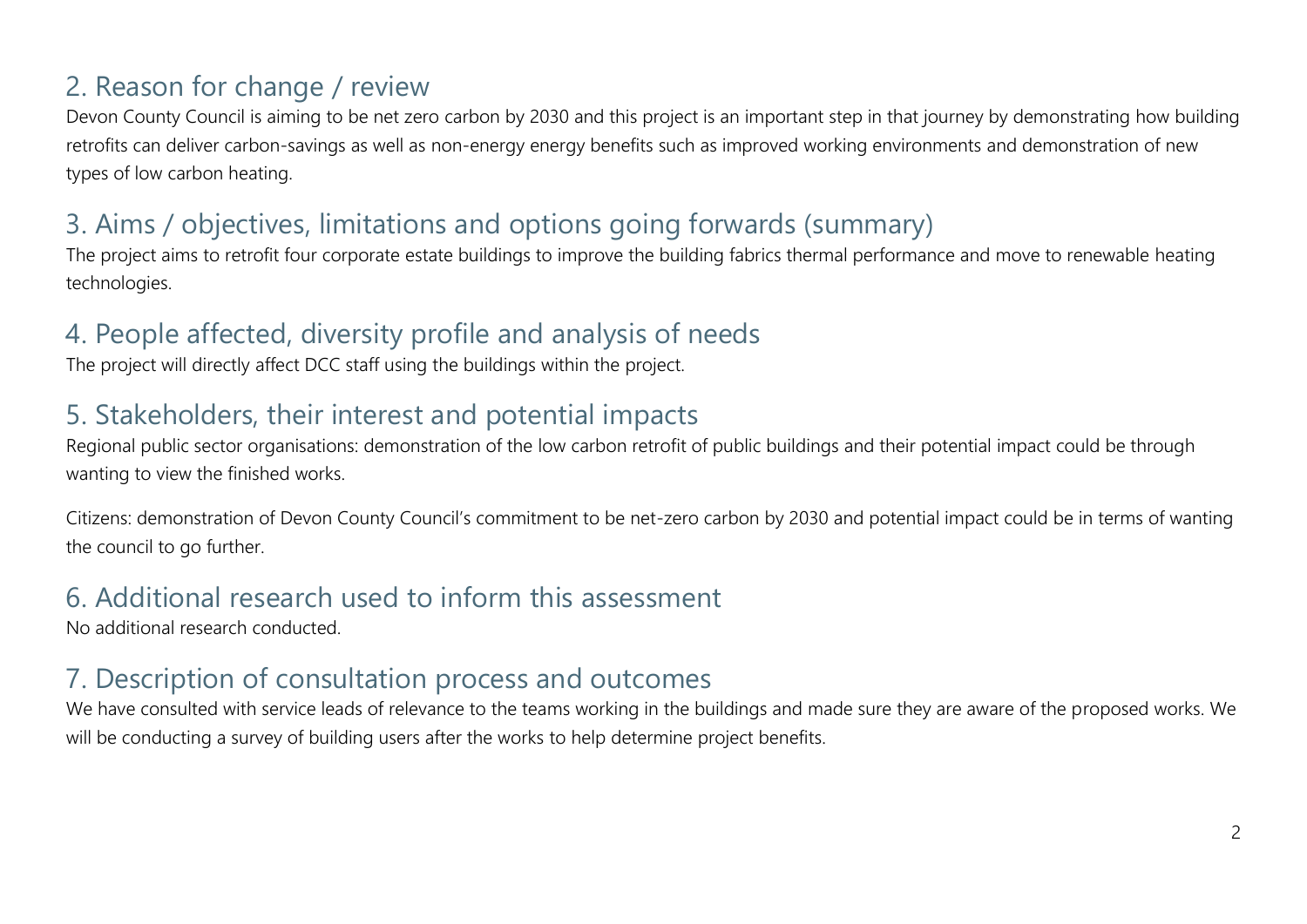## 8. Equality analysis

#### Giving Due Regard to Equality and Human Rights

The local authority must consider how people will be affected by the service, policy or practice. In so doing we must give due regard to the need to: eliminate unlawful discrimination, harassment, and victimisation; advance equality of opportunity and foster good relations.

Where relevant, we must take into account the protected characteristics of age, disability, gender, gender reassignment, pregnancy and maternity, marriage and civil partnership, sexual orientation, race, and religion and belief. This means considering how people with different needs get the different services they require and are not disadvantaged, and facilities are available to them on an equal basis in order to meet their needs; advancing equality of opportunity by recognising the disadvantages to which protected groups are subject and considering how they can be overcome.

We also need to ensure that human rights are protected. In particular, that people have:

- A reasonable level of choice in where and how they live their life and interact with others (this is an aspect of the human right to 'private and family life').
- An appropriate level of care which results in dignity and respect (the protection to a private and family life, protection from torture and the freedom of thought, belief and religion within the Human Rights Act and elimination of discrimination and the promotion of good relations under the Equality Act 2010).
- A right to life (ensuring that nothing we do results in unlawful or unnecessary/avoidable death).
- The Equality Act 2010 and other relevant legislation does not prevent the Council from taking difficult decisions which result in service reductions or closures for example, it does however require the Council to ensure that such decisions are:
	- o Informed and properly considered with a rigorous, conscious approach and open mind, taking due regard of the effects on the protected characteristics and the general duty to eliminate discrimination, advance equality and foster good relations.
	- o Proportionate (negative impacts are proportionate to the aims of the policy decision)
	- o Fair
	- o Necessary
	- o Reasonable, and
	- o Those affected have been adequately consulted.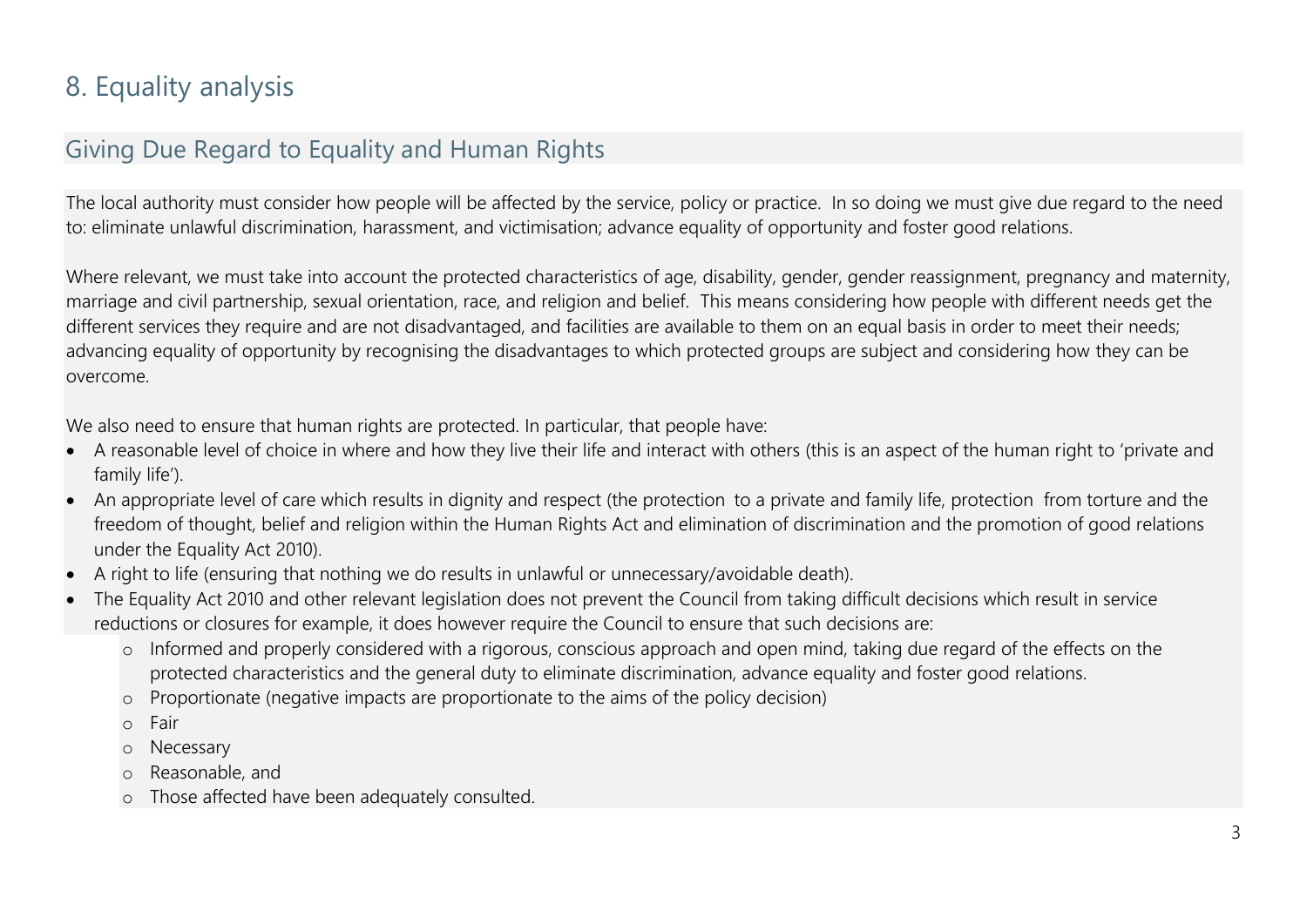This project has chosen the buildings involved by selecting the estates four largest buildings. This rationale was used as these are the biggest carbon emitters within the estate and therefore offer the biggest carbon reduction potential. We hope this is that start of the retrofitting of all estate buildings as and when finances allow.

The project benefits will affect all users of the buildings over the measures lifetime with no discrimination over one member of staff or the other. On a wider scale, the project will benefit all Devon citizens through a reduction in carbon emissions, improvement in energy efficiency which will mitigate the buildings impact on the energy grid freeing up capacity for other energy users and help to reduce the cost of energy.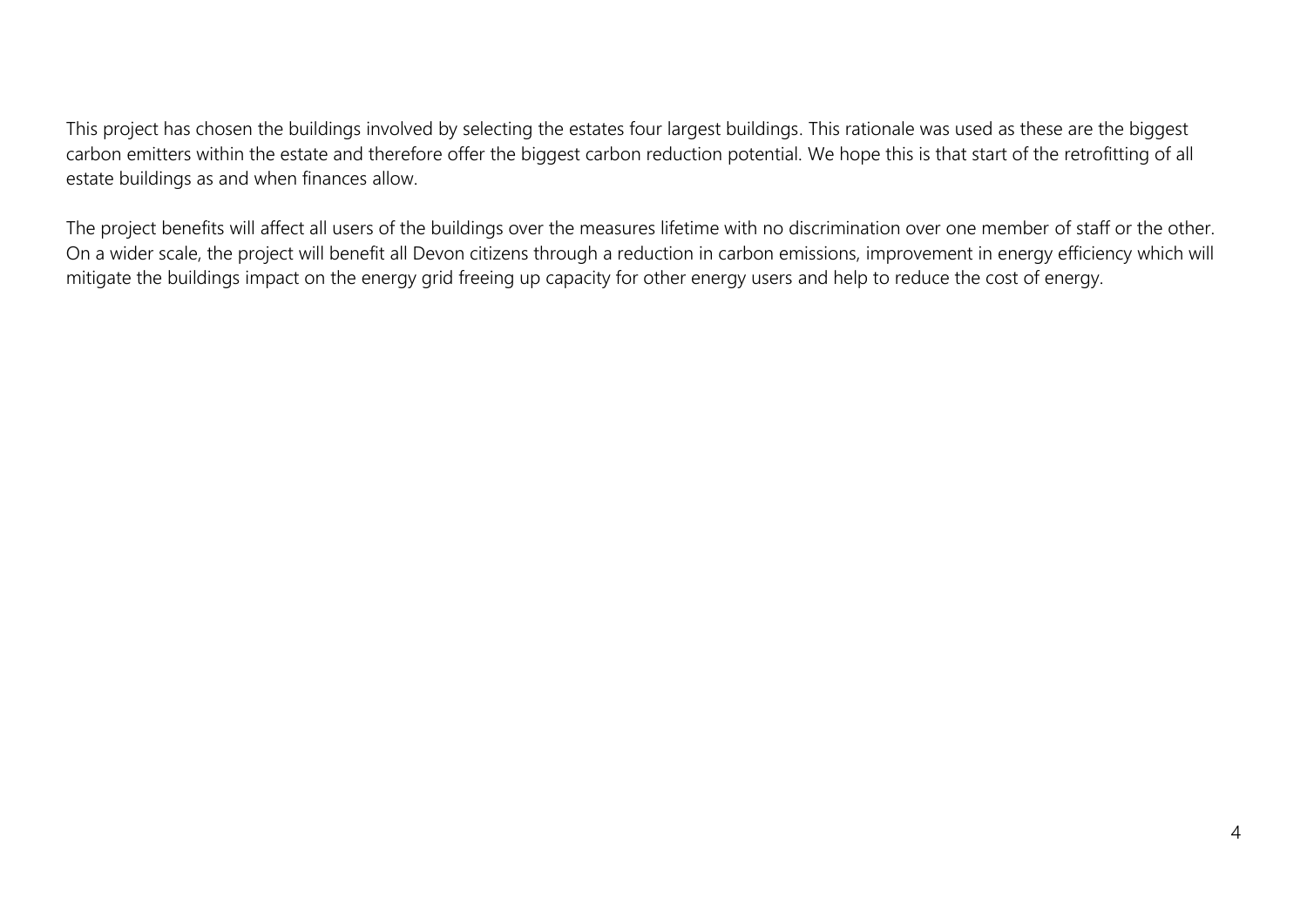| <b>Characteristics</b>                                                                                                                                      | Potential or actual issues for this<br>group.<br>[Please refer to the Diversity Guide<br>and See RED]                                      | How will the project / service / policy / activity:<br>eliminate or reduce the potential for direct or indirect discrimination,<br>harassment or disadvantage, where necessary.<br>advance equality (meet needs / ensure access, encourage<br>$\bullet$<br>participation, make adjustments for disabled people, 'close gaps').<br>foster good relations between groups (tackled prejudice and<br>$\bullet$<br>promoted understanding), if relevant?<br>In what way do you consider any negative consequences to be reasonable<br>and proportionate in order to achieve a legitimate aim?<br>Are you complying with the DCC Equality Policy? |
|-------------------------------------------------------------------------------------------------------------------------------------------------------------|--------------------------------------------------------------------------------------------------------------------------------------------|---------------------------------------------------------------------------------------------------------------------------------------------------------------------------------------------------------------------------------------------------------------------------------------------------------------------------------------------------------------------------------------------------------------------------------------------------------------------------------------------------------------------------------------------------------------------------------------------------------------------------------------------|
| All residents (include<br>generic equality<br>provisions)                                                                                                   | Residents not able to access<br>buildings                                                                                                  | Project does not impact on aspects detailed above.                                                                                                                                                                                                                                                                                                                                                                                                                                                                                                                                                                                          |
| Age                                                                                                                                                         | Certain age groups may be more<br>sensitive to extreme temperatures<br>and the transmission of pathogens<br>through ventilations systems   | Improved working conditions, buildings should become more thermally<br>efficient and comfortable as well offering greater levels of ventilation with<br>filtration to remove pathogens                                                                                                                                                                                                                                                                                                                                                                                                                                                      |
| Disability (incl. sensory,<br>mobility, mental health,<br>learning disability,<br>neurodiversity, long term<br>ill health) and carers of<br>disabled people | Certain disabilities may be more<br>sensitive to extreme temperatures<br>and the transmission of pathogens<br>through ventilations systems | Improved working conditions, buildings should become more thermally<br>efficient and comfortable as well offering greater levels of ventilation with<br>filtration to remove pathogens                                                                                                                                                                                                                                                                                                                                                                                                                                                      |
| Culture and ethnicity:<br>nationality/national origin,<br>ethnic origin/race, skin<br>colour, religion and belief                                           | Project does not relate to this<br>characterisation                                                                                        | Project does not impact on aspects detailed above.                                                                                                                                                                                                                                                                                                                                                                                                                                                                                                                                                                                          |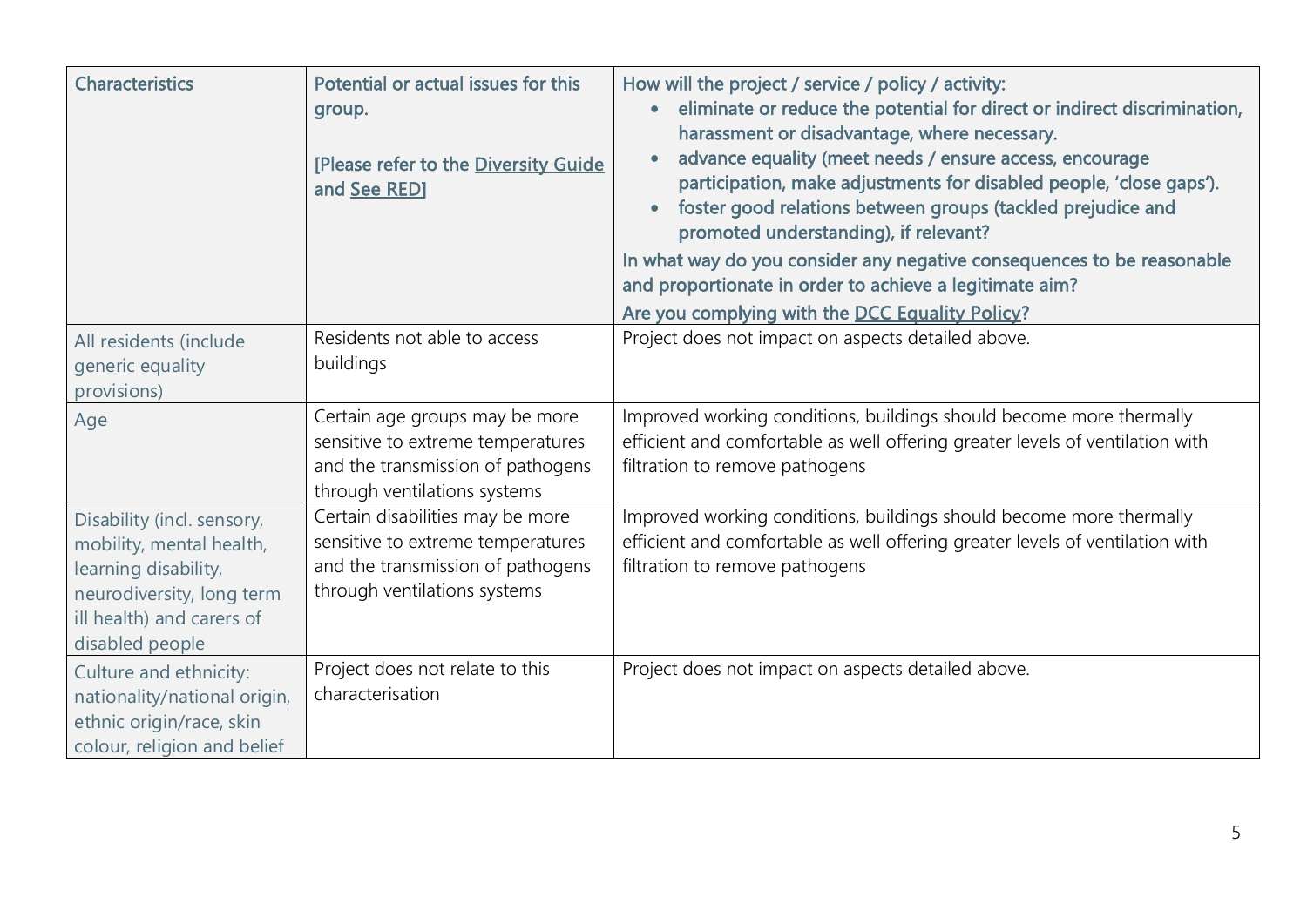| <b>Characteristics</b>                                                                                                                                                                                                                                     | Potential or actual issues for this<br>group.<br>[Please refer to the Diversity Guide<br>and See RED]                                 | How will the project / service / policy / activity:<br>eliminate or reduce the potential for direct or indirect discrimination,<br>harassment or disadvantage, where necessary.<br>advance equality (meet needs / ensure access, encourage<br>$\bullet$<br>participation, make adjustments for disabled people, 'close gaps').<br>foster good relations between groups (tackled prejudice and<br>promoted understanding), if relevant?<br>In what way do you consider any negative consequences to be reasonable<br>and proportionate in order to achieve a legitimate aim?<br>Are you complying with the DCC Equality Policy? |
|------------------------------------------------------------------------------------------------------------------------------------------------------------------------------------------------------------------------------------------------------------|---------------------------------------------------------------------------------------------------------------------------------------|--------------------------------------------------------------------------------------------------------------------------------------------------------------------------------------------------------------------------------------------------------------------------------------------------------------------------------------------------------------------------------------------------------------------------------------------------------------------------------------------------------------------------------------------------------------------------------------------------------------------------------|
| Sex, gender and gender<br>identity (including men,<br>women, non-binary and<br>transgender people), and<br>pregnancy and maternity<br>(including women's right<br>to breastfeed)                                                                           | Certain genders may be more<br>sensitive to extreme temperatures<br>and the transmission of pathogens<br>through ventilations systems | Improved working conditions, buildings should become more thermally<br>efficient and comfortable as well offering greater levels of ventilation with<br>filtration to remove pathogens                                                                                                                                                                                                                                                                                                                                                                                                                                         |
| Sexual orientation and<br>marriage/civil partnership                                                                                                                                                                                                       | Project does not relate to this<br>characterisation                                                                                   | Project does not impact on aspects detailed above.                                                                                                                                                                                                                                                                                                                                                                                                                                                                                                                                                                             |
| Other relevant socio-<br>economic factors such as<br>family size/single<br>people/lone parents,<br>income/deprivation,<br>housing, education and<br>skills, literacy, sub-cultures,<br>'digital exclusion', access<br>to transport options,<br>rural/urban | Project does not relate to this<br>characterisation                                                                                   | Project does not impact on aspects detailed above.                                                                                                                                                                                                                                                                                                                                                                                                                                                                                                                                                                             |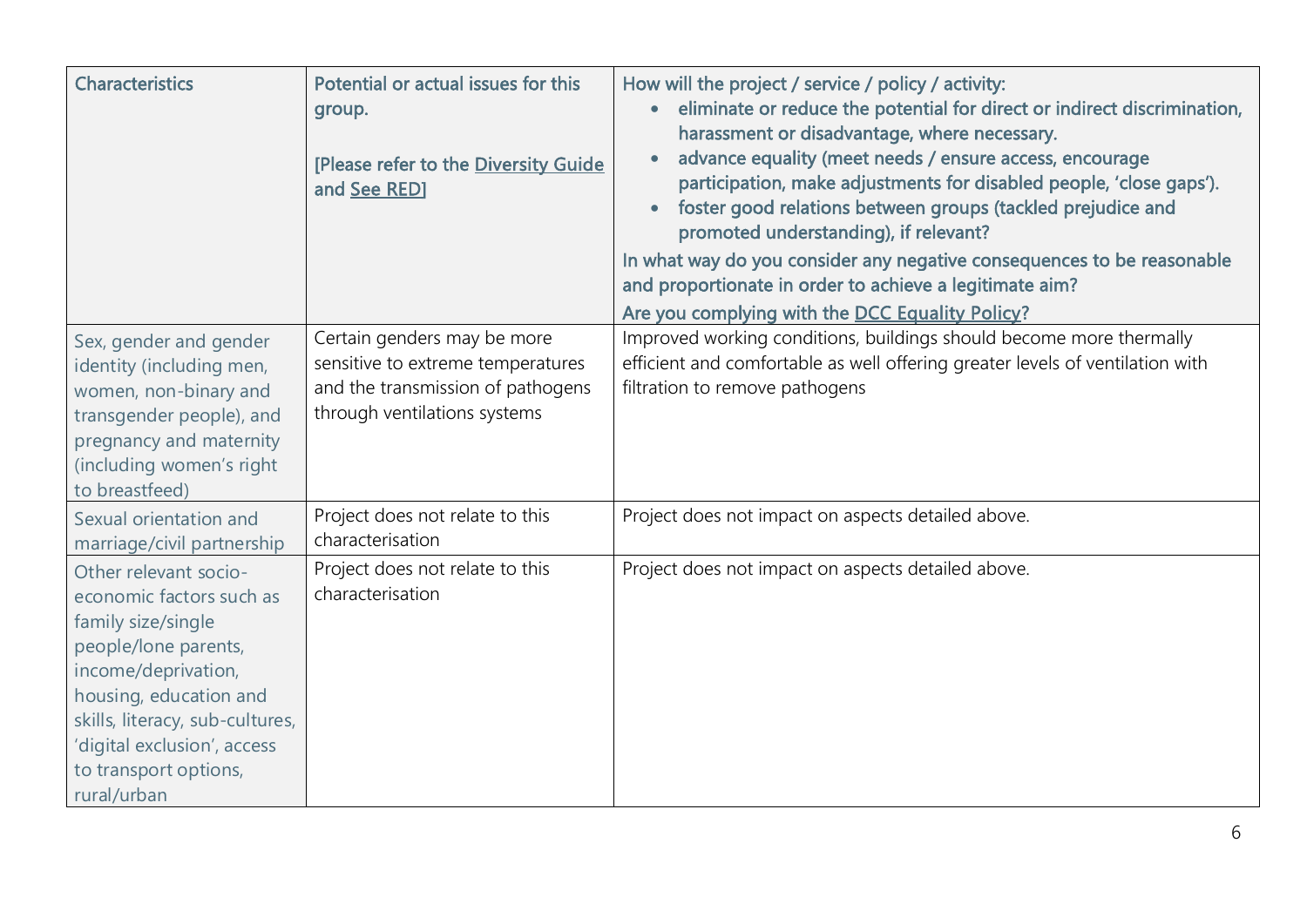## 9. Human rights considerations:

The project will be run in compliance with DCC's policies that related to human rights.

## 10. Supporting independence, wellbeing and resilience. Give consideration to the groups listed above and how they may have different needs:

In what way can you support and create opportunities for people and communities (of place and interest) to be independent, empowered and resourceful? We will be producing case studies of each building's retrofit and publishing these to encourage others to start conducting their own low carbon retrofits.

In what way can you help people to be safe, protected from harm, and with good health and wellbeing? The measures can help to deliver built environments which are more comfortable to work and support positive mental health.

In what way can you help people to be connected, and involved in community activities? We will be carrying out building user surveys once the works have been completed and communicating the results.

## 11. Environmental analysis

An impact assessment should give due regard to the following activities in order to ensure we meet a range of environmental legal duties. The policy or practice does not require the identification of environmental impacts using this Impact Assessment process because it is subject to (please mark X in the relevant box below and proceed to the 4c, otherwise complete the environmental analysis table):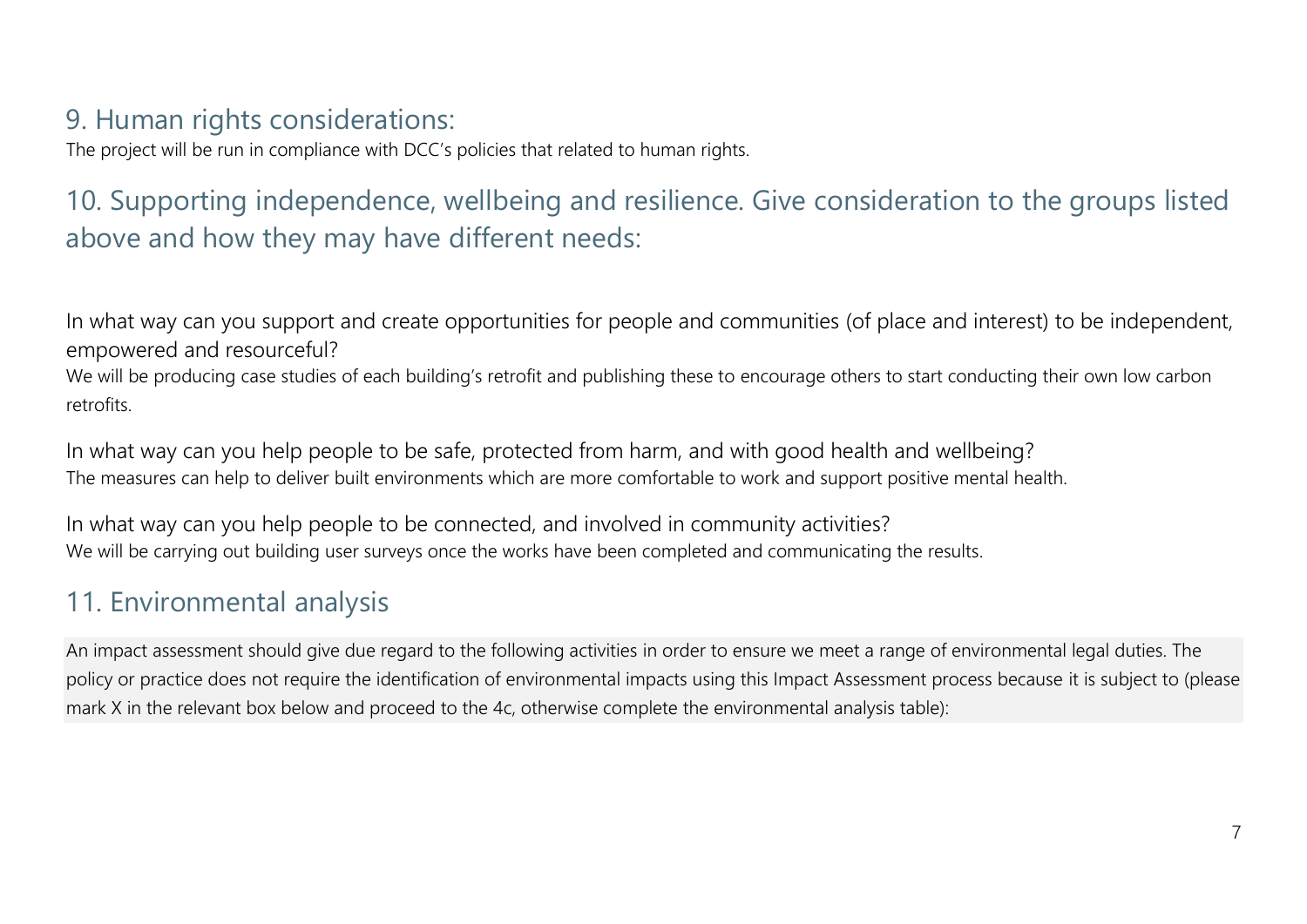| Devon County Council's Environmental Review Process |  |
|-----------------------------------------------------|--|
| <b>Planning Permission</b>                          |  |
| <b>Environmental Impact Assessment</b>              |  |
| Strategic Environmental Assessment                  |  |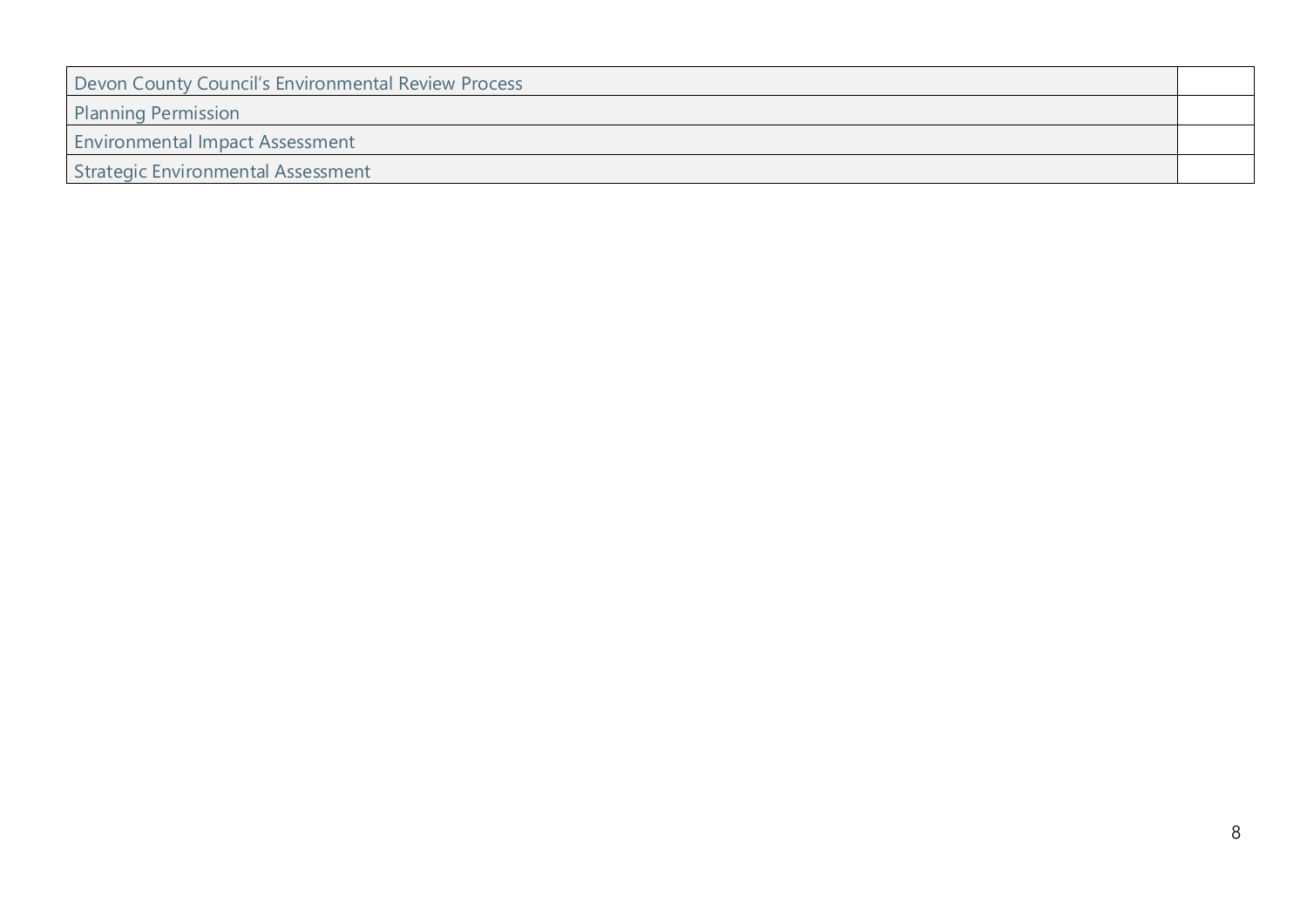|                                            | Describe any actual or potential negative<br>consequences. | Describe any actual or potential neutral or positive<br>outcomes. |
|--------------------------------------------|------------------------------------------------------------|-------------------------------------------------------------------|
|                                            | (Consider how to mitigate against these).                  | (Consider how to improve as far as possible).                     |
| Reduce, reuse, recycle and                 | The Construction phase will produce waste but we           | The project is demonstration how retrofit of buildings can        |
| compost:                                   | will be encouraging contractors to recycle or reuse        | deliver a range of benefits to eliminate the need for             |
|                                            | as much material as possible                               | demolishing and rebuild.                                          |
| Conserve and enhance                       | Works will be halted if protected species are found        | Reducing carbon emissions and air pollutants has a                |
| wildlife:                                  | in building voids                                          | positive effect for wildlife.                                     |
| Safeguard the distinctive                  | Buildings' external fabric may change due to the           | Any distinctive characteristics will be preserved                 |
| characteristics, features and              | installation of insulation, but the buildings are not      |                                                                   |
| special qualities of Devon's<br>landscape: | within conservation areas.                                 |                                                                   |
| Conserve and enhance Devon's               | Buildings' external fabric may change due to the           | Any distinctive characteristics will be preserved                 |
| cultural and historic heritage:            | installation of insulation, but the buildings are not      |                                                                   |
|                                            | within conservation areas                                  |                                                                   |
|                                            |                                                            |                                                                   |
| Minimise greenhouse gas                    | The project will be using virgin materials with            | The project will deliver substantial carbon reductions which      |
| emissions:                                 | embodied carbon emissions.                                 | should mitigate the embodied carbon emissions.                    |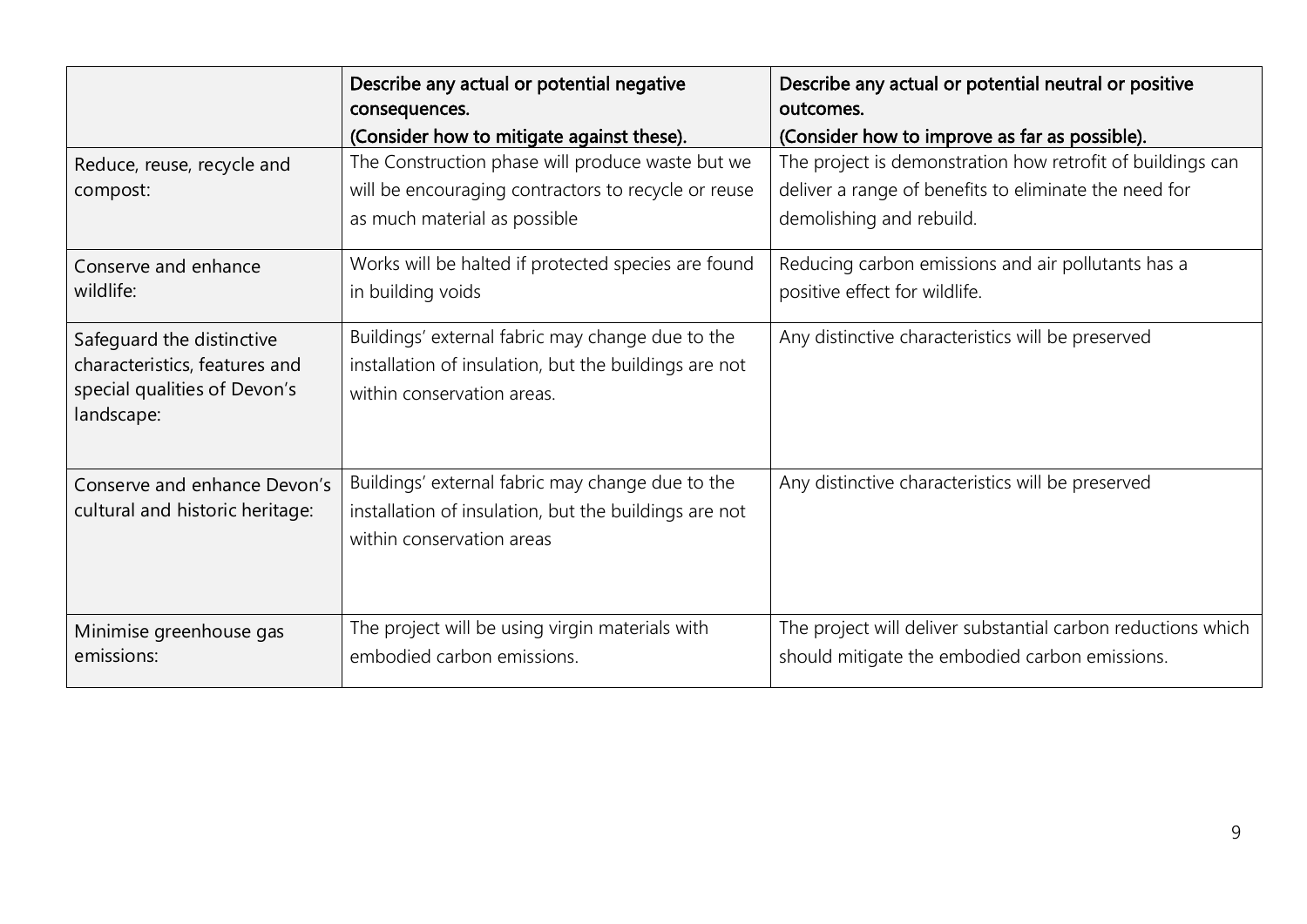| Minimise pollution (including<br>air, land, water, light and<br>noise):                                                                                           | Manufacture of materials and works may result in<br>pollution but this will be mitigated by the<br>regulations which the contractors will have to<br>operate within.<br>Air Source Heat Pumps will be installed which emit<br>noise when in operation but this is regulated. | Measures will increase insulation aspects of building fabric<br>which will reduce noise emissions.<br>Measures will reduce the consumption of fossil fuel which<br>will reduce the emissions of NO <sub>x</sub> and particulate matter. |
|-------------------------------------------------------------------------------------------------------------------------------------------------------------------|------------------------------------------------------------------------------------------------------------------------------------------------------------------------------------------------------------------------------------------------------------------------------|-----------------------------------------------------------------------------------------------------------------------------------------------------------------------------------------------------------------------------------------|
| Contribute to reducing water<br>consumption:                                                                                                                      | N/A                                                                                                                                                                                                                                                                          | N/A                                                                                                                                                                                                                                     |
| Ensure resilience to the future<br>effects of climate change<br>(warmer, wetter winters; drier,<br>hotter summers; more intense<br>storms; and rising sea level): |                                                                                                                                                                                                                                                                              | The project will deliver thermal improvements which will<br>make the buildings more resilient to the effects of climate<br>change.                                                                                                      |
| Other (please state below):                                                                                                                                       |                                                                                                                                                                                                                                                                              |                                                                                                                                                                                                                                         |

## 12. Economic analysis